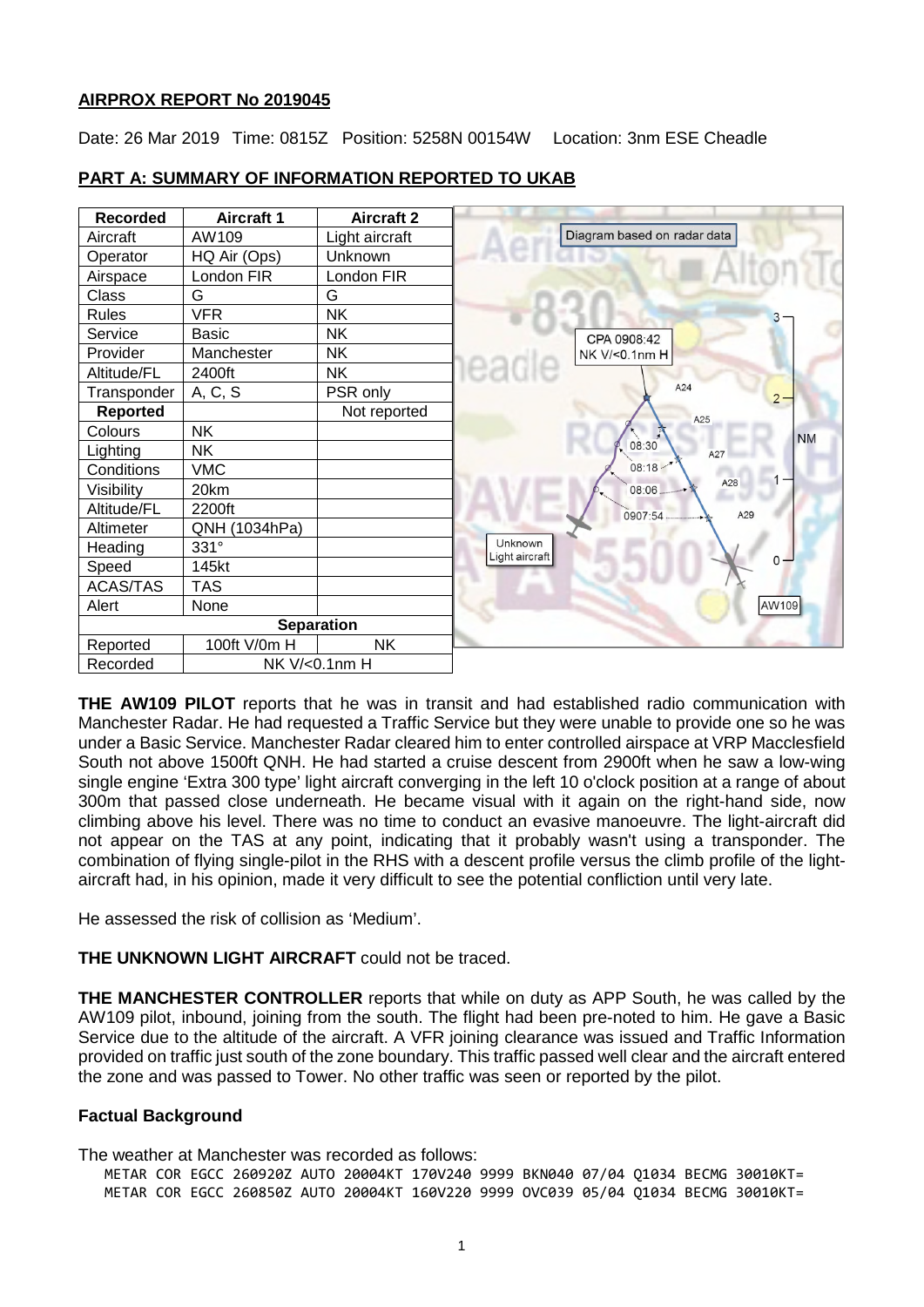### **Analysis and Investigation**

# **UKAB Secretariat**

The AW109 and light-aircraft pilots shared an equal responsibility for collision avoidance and not to operate in such proximity to other aircraft as to create a collision hazard<sup>[1](#page-1-0)</sup>. If the incident geometry is considered as converging then the light aircraft pilot was required to give way to the AW109<sup>[2](#page-1-1)</sup>.

# **Comments**

## **HQ Air Command**

As only one of the aircraft involved had access to CADS, the ability to plan to avoid was not available. The AW109 pilot reports that he had previously been working Birmingham Approach and, after reaching the limits of their surveillance cover, requested a traffic service from Manchester Approach. Manchester was not able to provide a traffic service due to the AW109's altitude and a Basic Service was provided. As the AW109 pilot was shortly due to descend to enter controlled airspace, and not wanting to climb into cloud under a Basic Service (he reports a cloudbase 100' above his altitude), he dismissed climbing to obtain a Traffic Service as a viable option. The conflicting traffic was not called to him by ATC (it is noted that there was no requirement for this) and did not appear on his TAS. This left see-and-avoid as the only barrier available to avoid a collision – unfortunately the conflicting traffic was only spotted at close range. The AW109 pilot regrets not calling the Airprox on frequency at the time of the event.

At the time of writing, it is unfortunate that the details of the conflicting traffic are not available. The evidence would suggest that this aircraft was not communicating with ATC and not using a transponder. Furthermore, from the track displayed on the radar replay it would appear that no avoiding action was taken by this traffic. This Airprox serves as another stark reminder that seeand-avoid can be the only available barrier to avoiding MAC in Class G airspace and illustrates the importance of lookout.

#### **Summary**

l

An Airprox was reported when an AW109 and an unknown light aircraft flew into proximity near Cheadle at 0909Z on Tuesday 26<sup>th</sup> March 2019. Both pilots were operating in VMC, the AW109 pilot under VFR in receipt of a Basic Service from Manchester.

# **PART B: SUMMARY OF THE BOARD'S DISCUSSIONS**

Information available consisted of a report from the AW109 pilot, radar photographs/video recordings, a report from the air traffic controllers involved and a report from the appropriate operating authority. Relevant contributory factors mentioned during the Board's discussions are highlighted within the text in bold, with the numbers referring to the Contributory Factors table displayed in Part C.

Members quickly agreed that this incident highlighted the case for Electronic Conspicuity and that it appeared the aircraft had been at risk of collision. The AW109 pilot had requested a Traffic Service but was at a range and altitude from Manchester such that the controller could not provide it (**CF1**). Consequently the AW109 pilot had no situational awareness on the converging light-aircraft (**CF2**) and his TAS could not provide a warning because the light-aircraft was not emitting a secondary response (**CF3**). Described as an 'Extra 300' type by the AW109 pilot, members thought that it would be unusual for a modern aircraft of that type not to be transponder-equipped and so wondered why it was not squawking in accordance with the requirements of SERA.13001. Unfortunately the AW109 pilot, sitting on the right side of the aircraft, did not see the climbing light-aircraft until at a late stage (**CF4**), close to CPA. Finally, the Board noted the HQ Air Command comment regarding reporting of Airprox on

<span id="page-1-0"></span><sup>1</sup> SERA.3205 Proximity. MAA RA 2307 paragraphs 1 and 2.

<span id="page-1-1"></span><sup>2</sup> SERA.3210 Right-of-way (c)(2) Converging. MAA RA 2307 paragraph 12.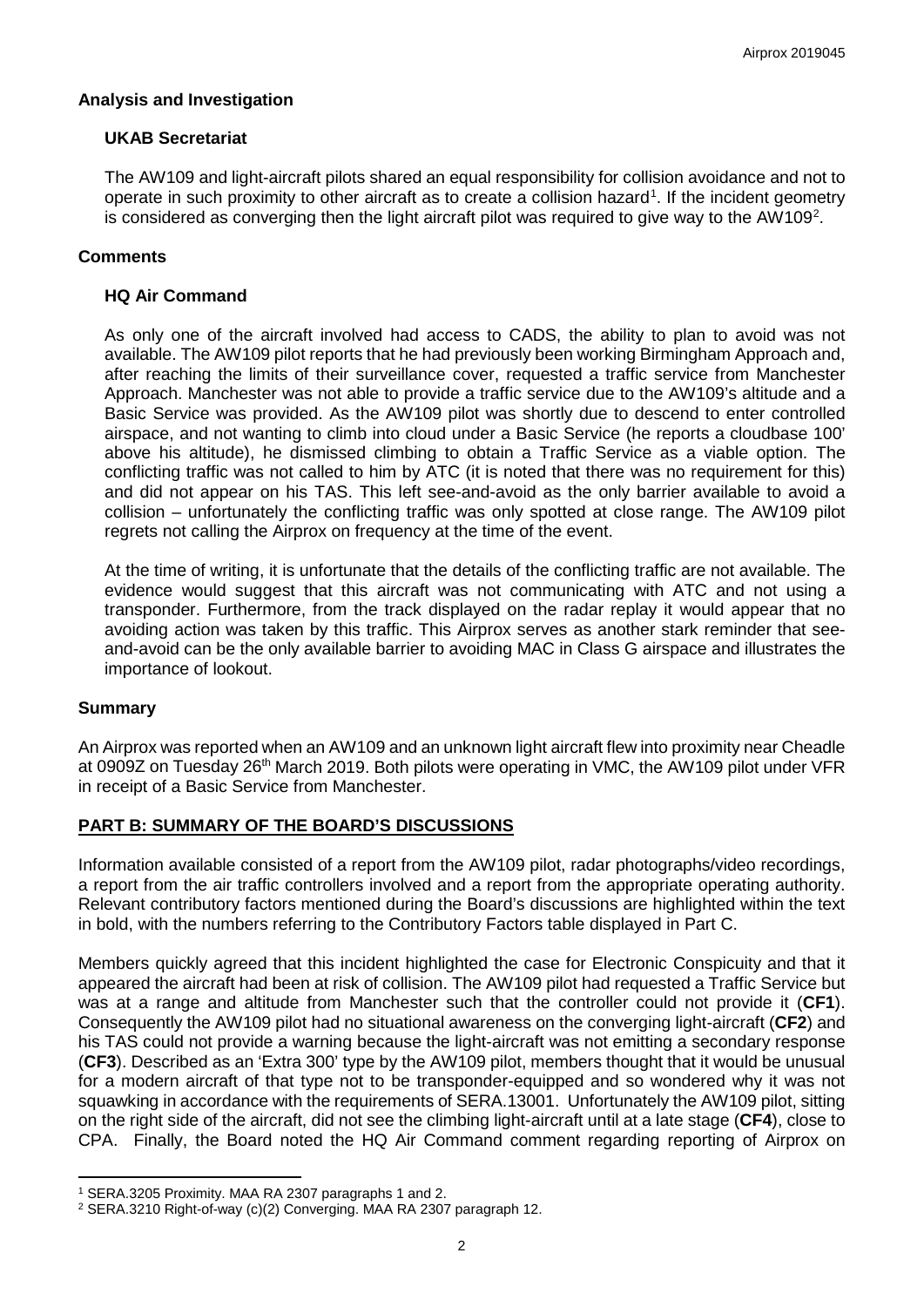frequency; had the AW109 pilot done so then it may have been possible to detect and follow the unknown aircraft using the Manchester radar and thereby obtain its pilot's perspective of the incident.

Members agreed that the AW109 pilot was no doubt startled by the proximity of the light aircraft, and that his description of it climbing from below his left to above his right as it passed below led them to believe that in this case safety had been much reduced below the norm.

# **PART C: ASSESSMENT OF CAUSE AND RISK**

### Contributory Factors:

| <b>CF</b> | <b>Factor</b>                                                  | <b>Description</b>                         | Amplification                                                   |
|-----------|----------------------------------------------------------------|--------------------------------------------|-----------------------------------------------------------------|
|           | <b>Flight Elements</b>                                         |                                            |                                                                 |
|           | • Tactical Planning and Execution                              |                                            |                                                                 |
| 1         | <b>Human Factors</b>                                           | • Communications by Flight Crew with ANS   | Controller not able to provide requested ATS                    |
|           | • Situational Awareness of the Conflicting Aircraft and Action |                                            |                                                                 |
|           | Contextual                                                     | • Situational Awareness and Sensory Events | Pilot had no, or only generic, or late Situational<br>Awareness |
|           | • Electronic Warning System Operation and Compliance           |                                            |                                                                 |
| 3         | Technical                                                      | • ACAS/TCAS System Failure                 | Incompatible CWS equipment                                      |
|           | • See and Avoid                                                |                                            |                                                                 |
| 4         | <b>Human Factors</b>                                           | • Monitoring of Other Aircraft             | Late-sighting by one or both pilots                             |

Degree of Risk: B.

Recommendation: Nil.

Safety Barrier Assessment<sup>[3](#page-2-0)</sup>

In assessing the effectiveness of the safety barriers associated with this incident, the Board concluded that the key factors had been that:

#### **Ground Elements:**

**Situational Awareness of the Confliction and Action** were assessed as **ineffective** because neither pilot was in receipt of a ATS that would provide SA.

#### **Flight Elements:**

l

**Situational Awareness of the Conflicting Aircraft and Action** were assessed as **ineffective** because the AW109 pilot did not have SA on the converging light-aircraft and, considering the radar tracks and reported separation at CPA, neither did the unknown light-aircraft pilot.

**Electronic Warning System Operation and Compliance** were assessed as **ineffective** because the light-aircraft did not display SSR and was therefore not detectable by the AW109 TAS.

**See and Avoid** were assessed as **ineffective** because the AW109 pilot did not see the other aircraft in time to increase separation at CPA, and the unknown aircraft pilot had either not seen the AW109 or, if he had, did not sufficiently give way.

<span id="page-2-0"></span><sup>&</sup>lt;sup>3</sup> The UK Airprox Board scheme for assessing the Availability, Functionality and Effectiveness of safety barriers can be found on the [UKAB Website.](http://www.airproxboard.org.uk/Learn-more/Airprox-Barrier-Assessment/)